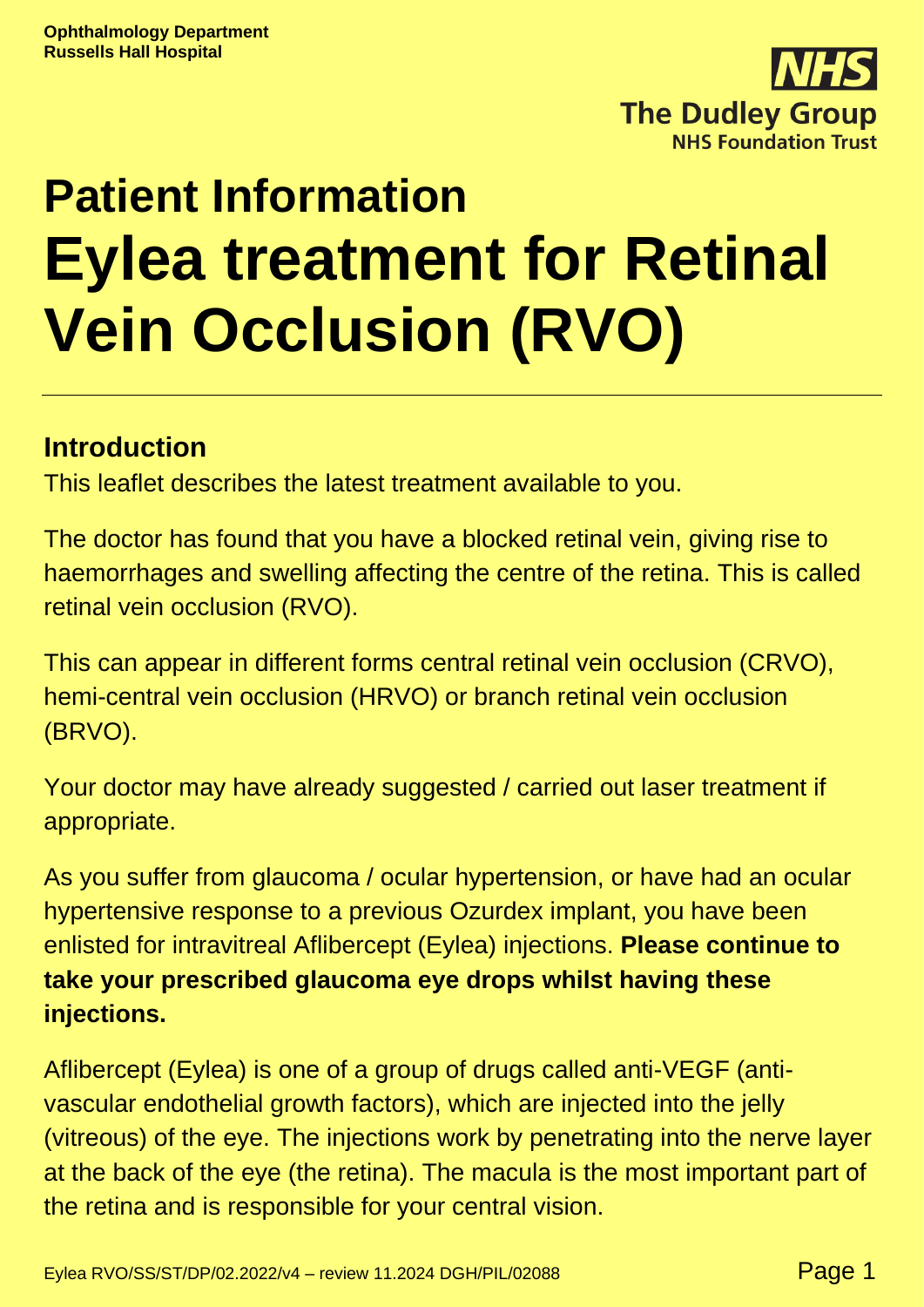#### **Ophthalmology Department Russells Hall Hospital**

Over time, the injections close up the leaking blood vessels affecting the macula, which should reduce the swelling in the macula, and hopefully improve your vision. Your doctor may suggest additional laser treatment if appropriate.

Depending on how the RVO responds, these injections may be given on multiple occasions over three years in the affected eye.

#### **How long am I consenting for treatment?**

You will be given an indefinite course of treatment, unless you withdraw consent or lose capacity.

You should not feel anything during the eye injections, since your eye is numbed with anaesthetic drops prior to the injections. You can take a couple of paracetamol tablets (500mg) in the morning of the injection (if not allergic). Please continue to take any other eye drops that you already use (such as, for glaucoma and dry eye). After the injection, the eye will be covered by an eye shield to prevent corneal scratch / abrasion. Please keep the shield on the eye until the next morning.



Figure 1 shows the side image of an eye (image courtesy of NHS Choices)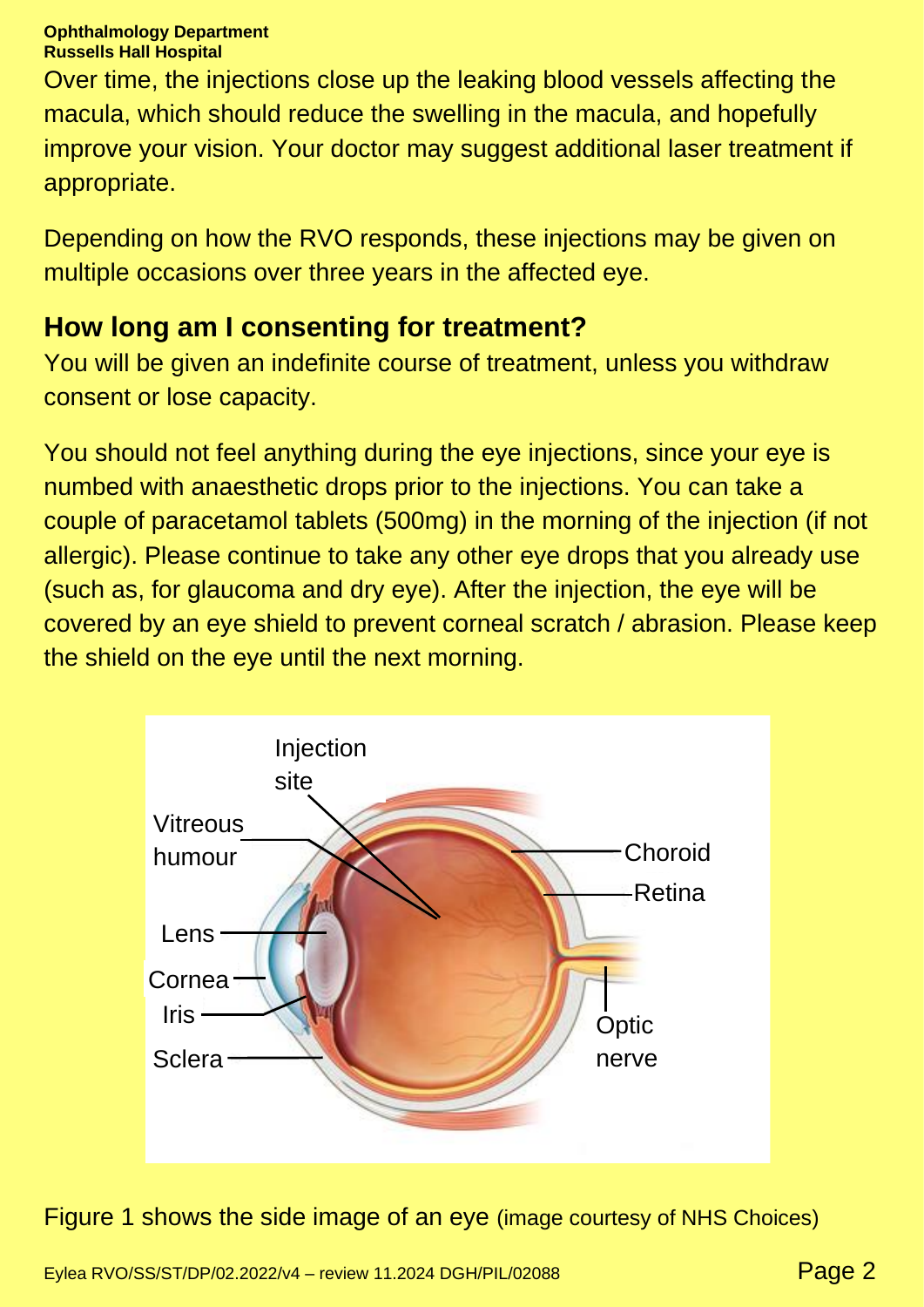# **Will my vision improve with the injection?**

- In the COPERNICUS and GALILEO studies, 60 per cent of patients who had Eylea gained 15 or more letters (three lines of the eye chart) compared to 17 per cent of patients who did not receive the drug.
- The amount of fluid in the central area of retina (back of the eye) is reduced nearly twice as much in patients who receive Eylea in comparison to those who do not have the drug.
- Intravitreal Aflibercept (Eylea) is a safer option in patients with glaucoma, ocular hypertension and steroid responders compared with Ozurdex implants.

#### **What are the risks of having the injections?**

You need to know about the side effects. From the studies:

- No incidents of stroke / mini stroke or death were seen over the 52 week study period.
- Less than 0.5 per cent of patients may have a blinding eye infection (endophthalmitis) or raised pressure in the eye.
- There is a one per cent risk of a heart attack.
- Very rarely, the injection needle can touch the lens, producing an opacity (cataract), or touch the retina, producing a retinal tear / detachment.

## **What are the alternatives?**

Currently there are no other licensed anti-VEGF treatments for RVO apart from Eylea and Lucentis (a drug that works similar to Eylea) intravitreal injections.

## **Is there any reason why I cannot have the injections?**

- The injections cannot be given to people who have had a stroke, mini stroke or heart failure in the past three months.
- It will not be used in the presence of infection / inflammation in or around the surrounding tissues of the eye.
- Note: Aflibercept (Eylea) is unsuitable for pregnant or breastfeeding (lactating) patients.
- Additional support may be needed for patients who may find local anaesthetics difficult to tolerate due to dementia/cognitive impairment.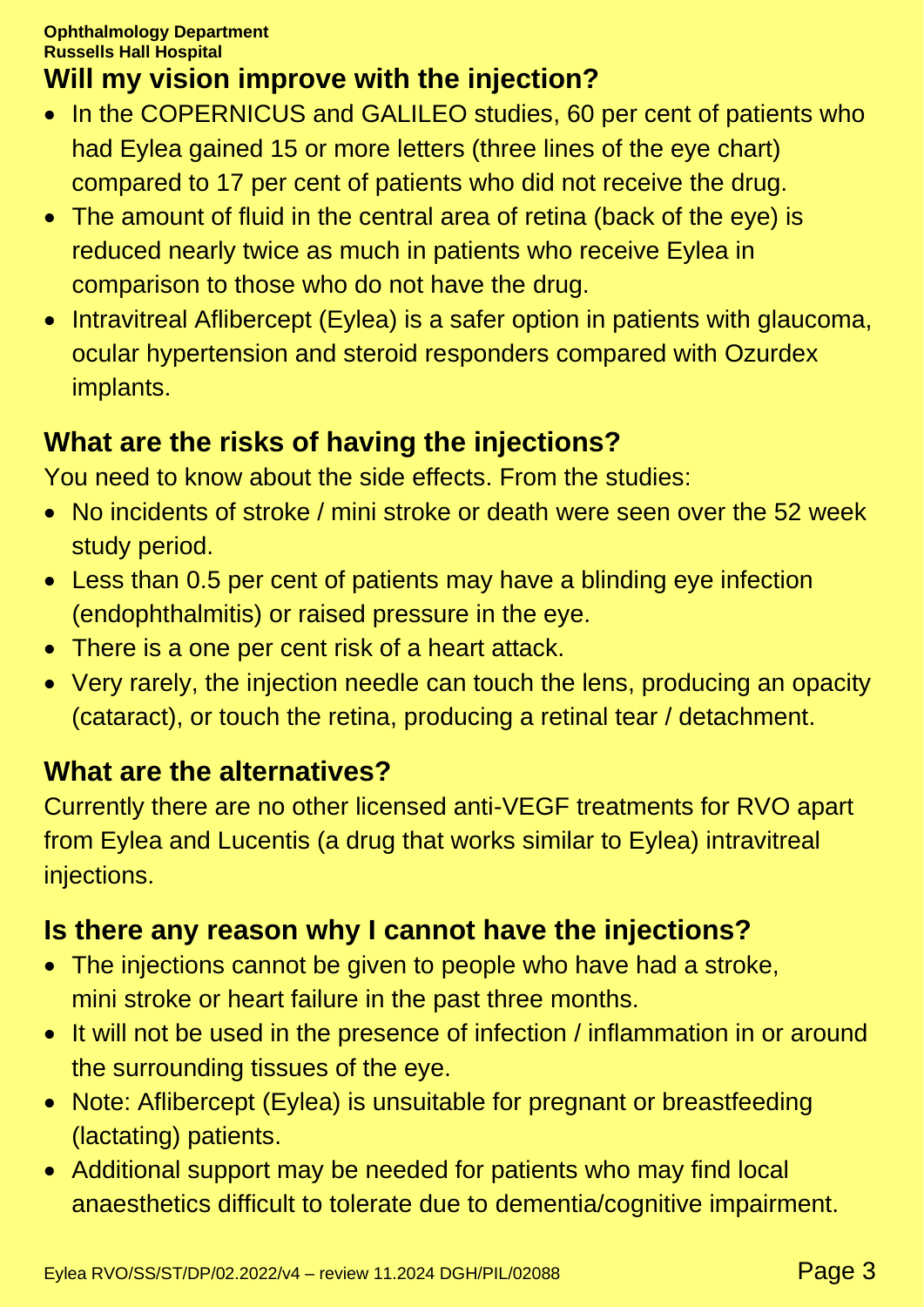**Ophthalmology Department Russells Hall Hospital**

> In this case, alternative solutions will be discussed with the patient and those who support them.

## **'One Stop Service'**

The Trust is introducing a 'One Stop Service' for some intravitreal injections. A 'One Stop Service' is where an injection may be offered on the same day you attend the eye clinic. This may result in you having an extended waiting time in clinic, but it will mean you do not have to return on a separate occasion for your eye injection. A doctor or nurse will discuss this with you in the clinic.

# **Advice after eye injections What should I expect after the injection?**

Your eye may feel painful for 24 to 48 hours. If necessary, you can take painkillers such as paracetamol or ibuprofen if you can take them (always read the label; do not exceed the recommended dose). If the eye becomes significantly red and painful with reduced vision, contact the **Urgent Referral team** immediately on **01384 456111 ext. 3633.**

It is best to avoid products containing aspirin. However, if you take regular soluble aspirin (75mg), you can continue to take it as advised by your GP.

If you have bruising on or around the eye, this should fade gradually over the next couple of weeks.

At times, a tiny air bubble can be introduced into the eye during the injection. This appears as a round, dark floater in the centre of your vision the day after the injection. Do not be alarmed, as this will get smaller and should disappear within 48 hours.

Rarely, the surface of the eye can get scratched during the injection process. This can cause sharp, sudden pain three to six hours after the injection. If this happens, it is easy to treat, so please get in touch with the **Urgent Referral team** at Russells Hall Hospital Eye Clinic on **01384 456111 ext. 3633** (9am to 4.30pm, Monday to Friday).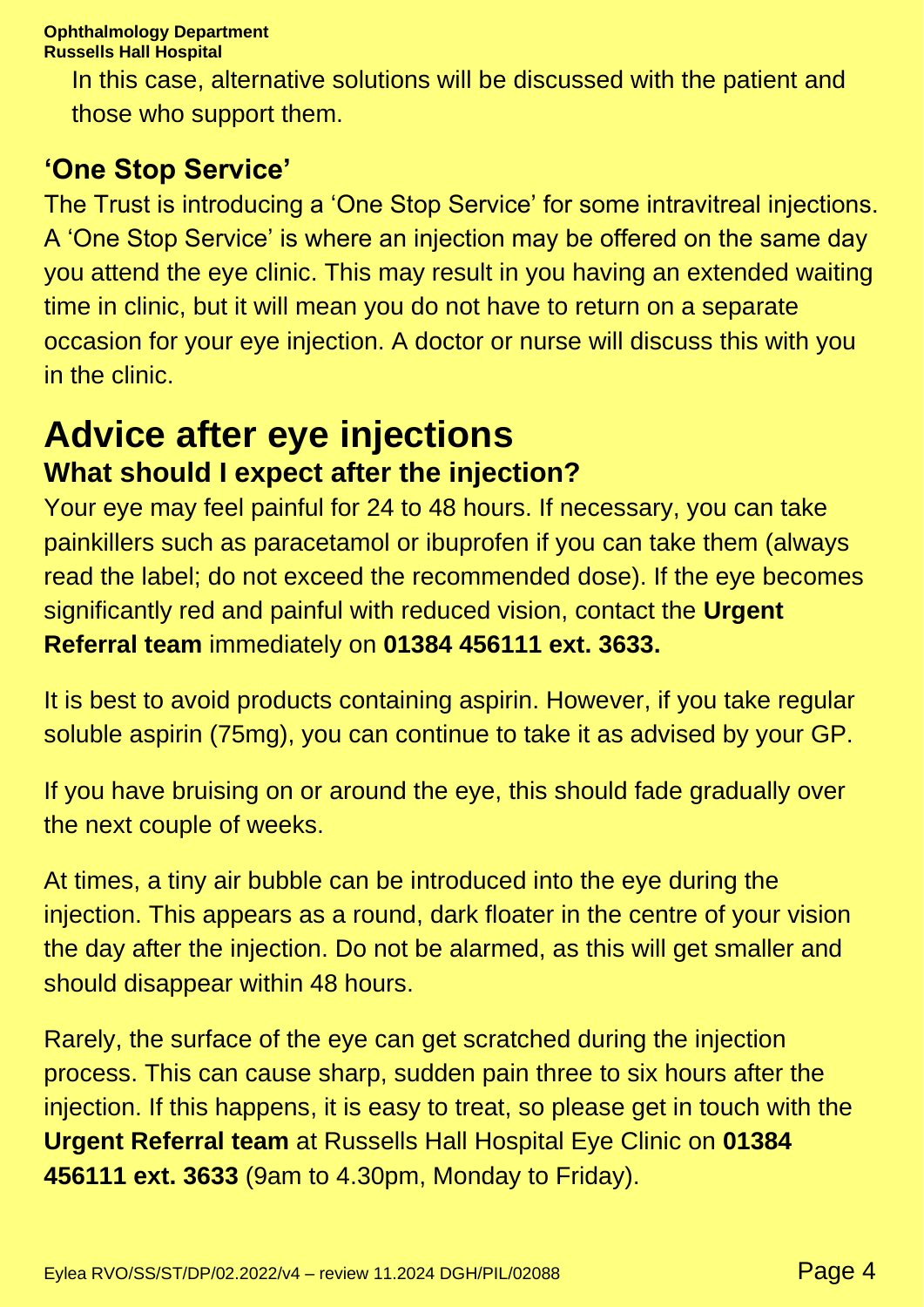#### **Ophthalmology Department Russells Hall Hospital What do I need to do?**

If you have an eye pad to prevent the cornea from being scratched or damaged, you can gently remove this the next morning. The eye pad may be slightly bloodstained, but this is nothing to worry about.

You can clean your eye the morning after your injection with cool, boiled water and a small piece of cotton wool or lint. Close your eye first, and then gently wipe from the inner corner of the eye to the outer corner of the eye, using a fresh piece of cotton wool or lint each time and for each eye.

If you were prescribed antibiotic drops to use at home, continue to use them for five days. If you have been prescribed glaucoma eye drops, you should use them on the morning of the injection, but not after the injection for the rest of that day. The next day you should start your glaucoma eye drops again using a new bottle.

#### **What if I have any problems or questions after reading this leaflet?**

Please contact the **Urgent Referral Clinic** team at Russells Hall Hospital Eye Clinic on **01384 456111 ext. 3633** (9am to 4.30pm, Monday to Friday).

#### **Eye emergency, out of hours**

In case of an eye emergency after the closing hours of the Eye Clinic at Russells Hall Hospital (including weekends and bank holidays), please contact:

#### **Birmingham and Midland Eye Centre** on **0121 507 4440**

The doctor on call is usually based at the Eye Centre, City Hospital, Dudley Road, Birmingham. They may need to call you back, and if necessary, they will arrange for you to visit them.

**Note:** the information in this booklet is provided for information only. The information found is **not** a substitute for professional medical advice or care by a qualified doctor or other healthcare professional. **Always** check with your doctor if you have any concerns about your condition or treatment. This is only indicative and general information for the procedure.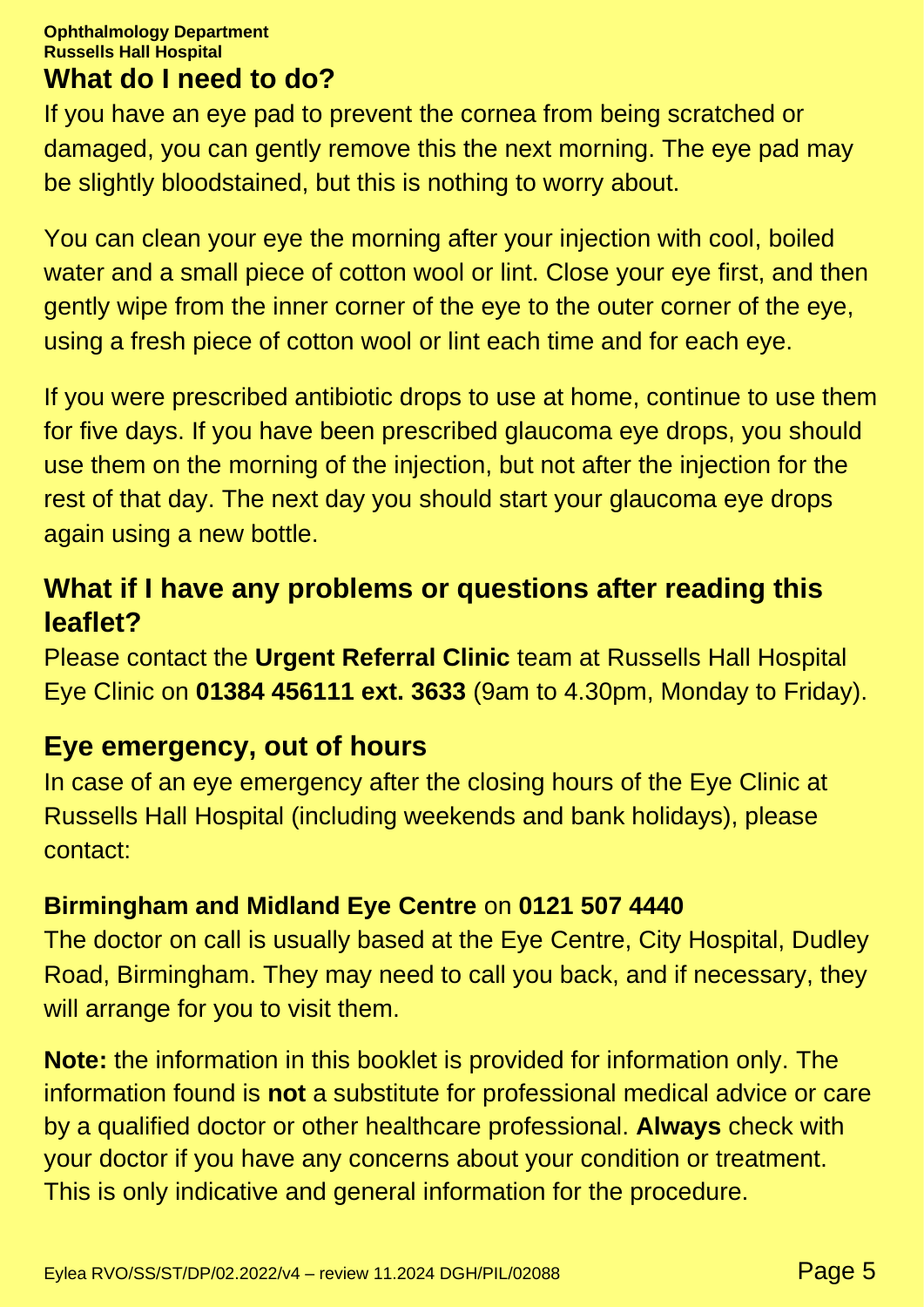**Ophthalmology Department Russells Hall Hospital** Individual experiences may vary and all the points may not apply to all patients at all times. Please discuss your individual circumstances with your eye doctor.

#### **Author: Mr S Shafquat FRCS FRCOphth Consultant ophthalmologist, retina lead**

#### **Reference**

- 1. COPERNICUS and GALILEO study
- 2. Brown DM, Heier JS, Clark WL. *Am J Ophthalmol* 2013;155(3):429-437.
- 3. Korobelnik JF, Holz FG, Roider JA *et al. Ophthalmology* 2014;121(1):202-208.
- 4. NICE recommendation TA305 [\(http://www.nice.org.uk/guidance/ta305/resources/guidance-aflibercept](http://www.nice.org.uk/guidance/ta305/resources/guidance-aflibercept-for-treating-visual-impairment-caused-by-macular-oedema-secondary-to-central-retinal-vain-occlusion-pdf)[for-treating-visual-impairment-caused-by-macular-oedema-secondary-to](http://www.nice.org.uk/guidance/ta305/resources/guidance-aflibercept-for-treating-visual-impairment-caused-by-macular-oedema-secondary-to-central-retinal-vain-occlusion-pdf)[central-retinal-vain-occlusion-pdf\)](http://www.nice.org.uk/guidance/ta305/resources/guidance-aflibercept-for-treating-visual-impairment-caused-by-macular-oedema-secondary-to-central-retinal-vain-occlusion-pdf). February 2014.

This leaflet can be downloaded or printed from <http://dgft.nhs.uk/services-and-wards/ophthalmology/>